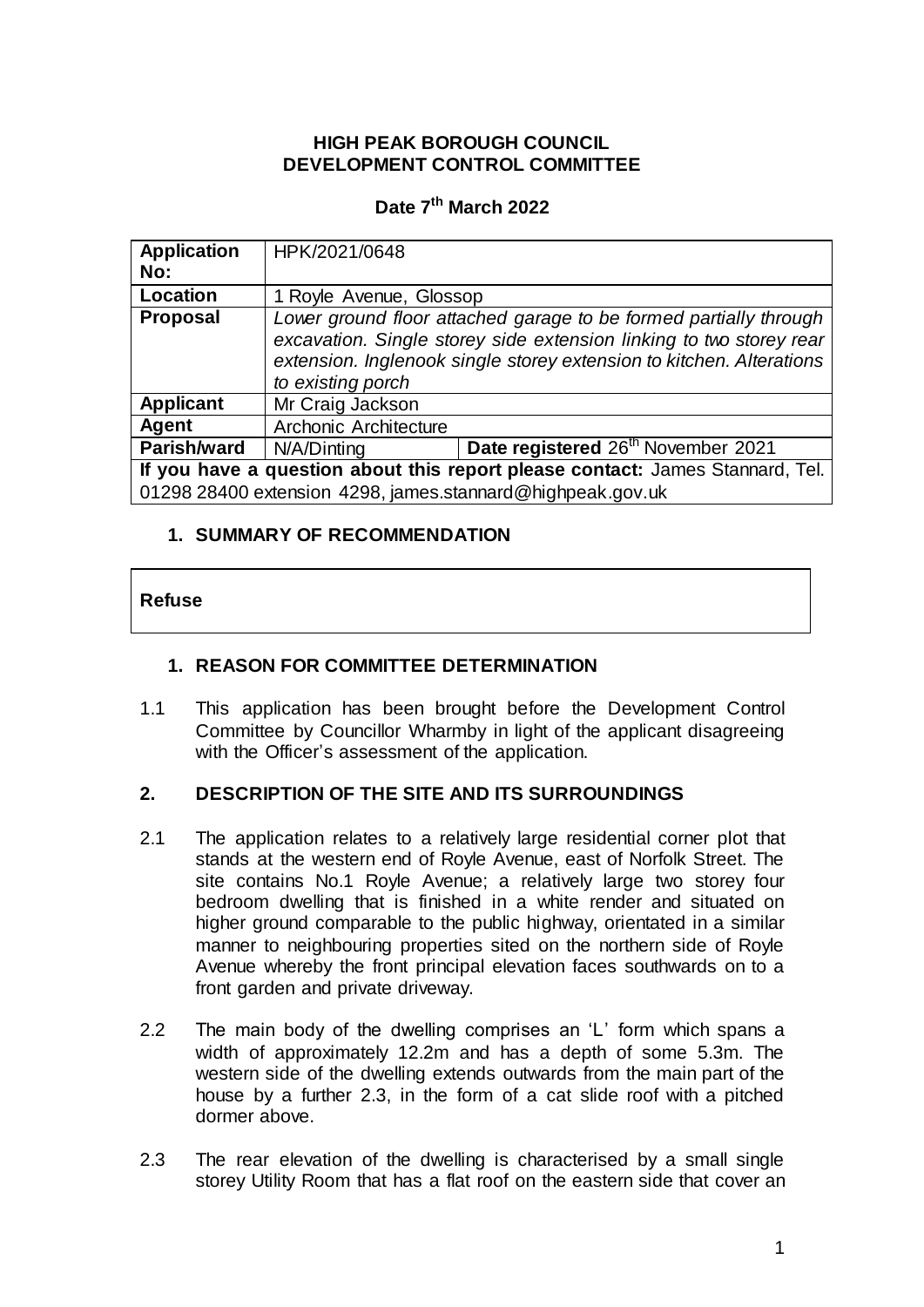approximate area of 3.6sqm that is physically connected to the adjoining kitchen which extends outwards from the rear elevation by 4.8m and spans a width of 7.6m. Following the granting of planning permission in 1994, a first floor was added to this outrigger which serves a bedroom and en-suite bathroom and is characterised externally by two pitched gables which have a relatively consistent scale, but when read as a whole against the backdrop of the rear elevation of the main house are considered to represent a disproportionate and unbalanced addition, thus contributing negatively to the overall character and appearance of the dwelling.

- 2.4 The site is bounded to the southwest by the side elevation and associated amenity areas of No.3 Royle Avenue; the side elevation contains a ground floor habitable window serving a kitchen which stands some 10m distant from the side elevation of the host property.
- 2.5 Beyond the northern boundary stands No.68 Norfolk Street, which lies in a large residential plot bounded by a large conifer hedge. The public highway lies to the west and south, whilst to the north-east beyond the larger rear garden is an open area of land free from development.
- 2.6 The site has a long planning history. The most recent application assessed and determined under HPK/2020/0525 was for the following description of development:

*"Proposed two storey side extension linked to two storey rear extension. Lower ground floor attached garage to be formed partially through excavation. Inglenook single storey extension to kitchen. Elevational alterations including to the front elevation."*

- 2.7 The application was refused by the Council on 5th February 2021 for the following reasons:
	- *1. The proposed development, by virtue of its scale, height, massing and visual appearance would result in a wholly disproportionate additions that dominate and consume the existing dwelling to the extent that the original building could not be read in conjunction with the new additions. The application fails to respect the dominance of the parent building and as a result of its design, fails to read as a subordinate and secondary addition; contrary to High Peak Local Plan Policies S1 and EQ6, the High Peak Residential Design Guide SPD 2005, the High Peak Residential Design Guide SPD 2018, and relevant paragraphs under Chapter 12 of the NPPF.*
	- *2. The proposed development, by virtue of the siting, scale and massing of the proposed two storey side extension would, due to its proximity with the side elevation of No.3 Royle Avenue that contains a habitable kitchen window, result in significant harm to the residential amenity for occupiers of this property with*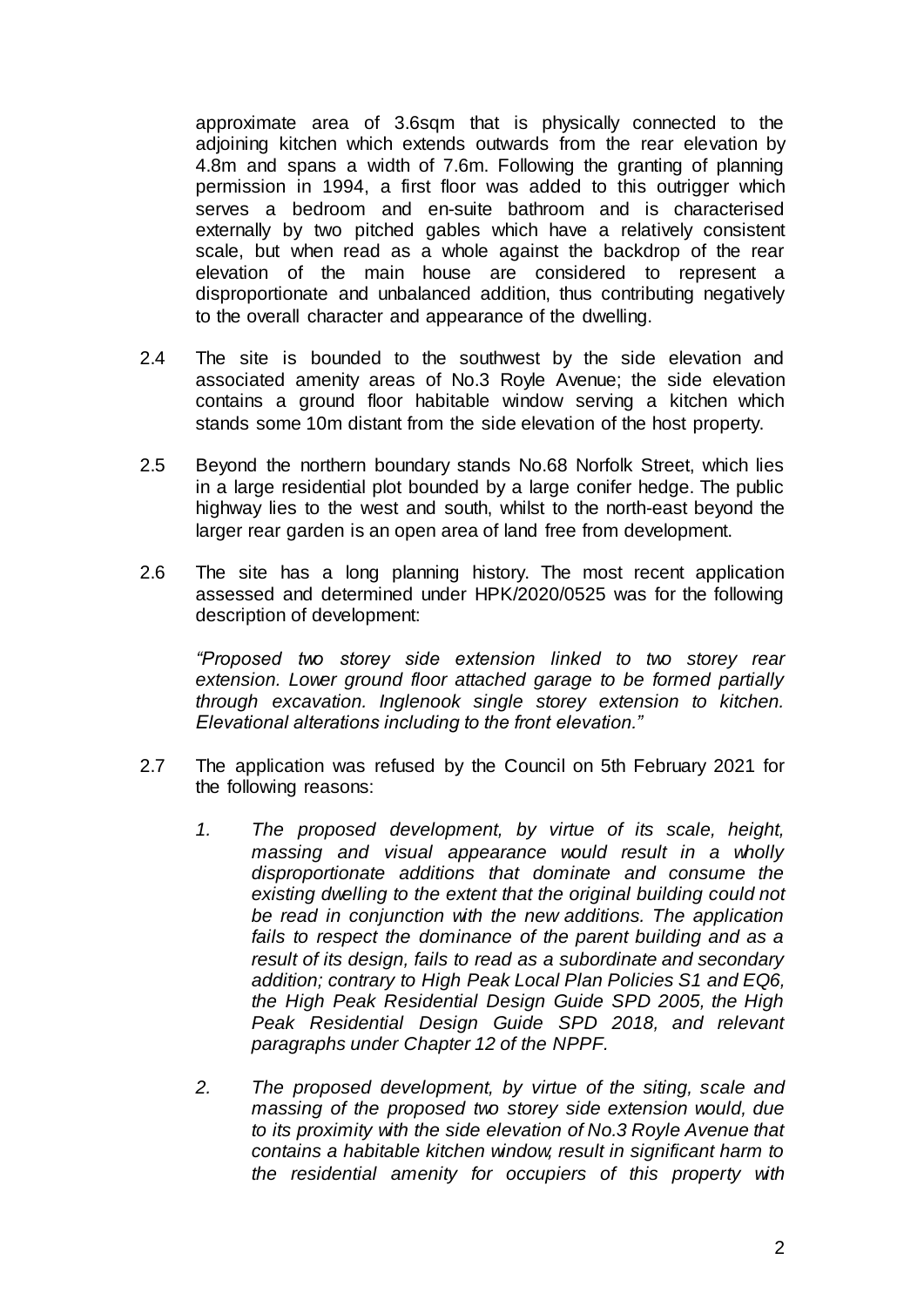*regards to an overbearing and oppressive development that reduces sunlight to habitable window and the quality of outlook from it, contrary to High Peak Local Plan Policy EQ6, the High Peak Residential Design Guide SPD 2005, and paragraph 127 (now paragraph 130) of the NPPF.*

2.8 This applicant lodged an appeal against the above decision, which was subsequently dismissed by the Inspectorate on 4th June 2021. As such, the conclusions of the Inspector is now the starting point for assessing any applications for similar development at this property.

### **3. DESCRIPTION OF THE PROPOSAL**

- 3.1 This application seeks consent for the following aspects of development:
	- Lower ground floor attached garage with external terrace above.
	- Single storey side extension linked to two storey side and rear extension
	- Alterations to existing porch
- 3.2 The lower ground floor garage is shown to sit some 3.1m below the level of the ground floor level of the house which would – like the previous application – sit at an angle to the main house facing towards the existing driveway which as shown on the Proposed Site Plan would be reconfigured to align with the new garage.
- 3.3 The single storey side extension is shown to be flush with the main house, spans a width of approximately 4.3m and has a flat roof, which due to the subtle changes in topography, has a height of 4.9m from ground floor level at its highest point nearest to the ground floor external terrace above the garage.
- 3.4 The depth of the single storey side extension extends to the building line of the rear elevation. Beyond the rear elevation of the original house and the proposed single storey extension, the plans show the provision of a two storey side and rear extension which has a depth of approximately 4.8m, and a total width of approximately 8.2m.
- 3.5 The side and rear extensions are shown to serve a large lounge and a large open plan kitchen/dining area at ground floor level, with the first floor serving a fifth bedroom with en-suite bathroom. The side extension is shown to have a lower ground floor connecting to the garage serving utility and storage rooms.
- 3.6 The two storey aspect is shown to have a gable which faces southeastwards towards No.3 Royle Avenue, which reaches an eaves height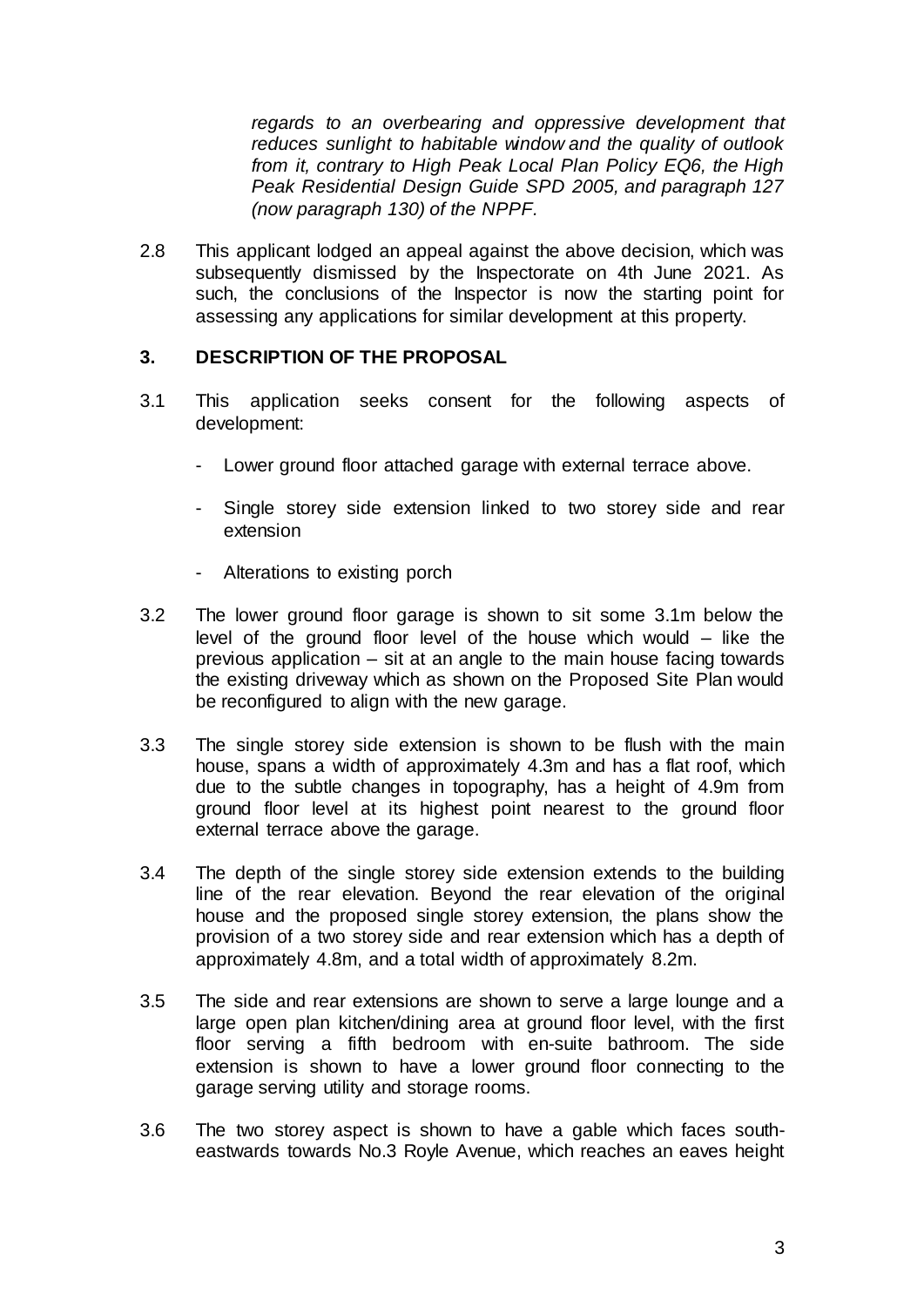of approximately 5m and overall ridge height of 8m consistent with the height of the existing two storey rear extension.

- 3.7 The plans show that the proposed extensions would be constructed from materials that are broadly consistent with those used in the main house.
- 3.8 The application was scheduled to be considered at February Committee however this was deferred to allow further information to be submitted and considered.
- 3.9 This information is presented in the form of a short document titled "Committee Report to Support Applicants Statement – 07.03.22" and consists of photographs and 3D images with supporting text.
- 3.10 The application in full (including the above document) can be viewed online using the following link

[http://planning.highpeak.gov.uk/portal/servlets/ApplicationSearchServle](http://planning.highpeak.gov.uk/portal/servlets/ApplicationSearchServlet?PKID=251690) [t?PKID=251690](http://planning.highpeak.gov.uk/portal/servlets/ApplicationSearchServlet?PKID=251690)

### **4. RELEVANT PLANNING HISTORY**

- 4.1 The site has been subject to the following planning history:
- HPK/0002/6769 Erection of four detached dwellings (Refused 08/09/1988)
- HPK/0003/3606 First Floor Extension to form Bedroom and Bathroom (Approved 05/07/1994)
- HPK/2009/0737 Demolish existing house and erect nine dwellings and new access road (Refused 23/03/2010)
- HPK/2019/0125 Proposed two storey side and rear extension, new glazed entrance. New triple garage with dependants accommodation over, single storey extension to front, remodelling driveway incorporating remodelled vehicular and pedestrian entrances (Withdrawn 31/05/2019)
- HPK/2020/0415 Certificate of lawfulness for a proposed single storey side extension. Proposed first floor rear extension. proposed side inglenook single storey extension. Alteration of window at rear first floor level. (Granted 24/11/2020)
- HPK/2020/0525 Proposed two storey side extension linked to two storey rear extension. Lower ground floor attached garage to be formed partially through excavation. Inglenook single storey extension to kitchen. Elevational alterations including to the front elevation (Refused 05/02/2021)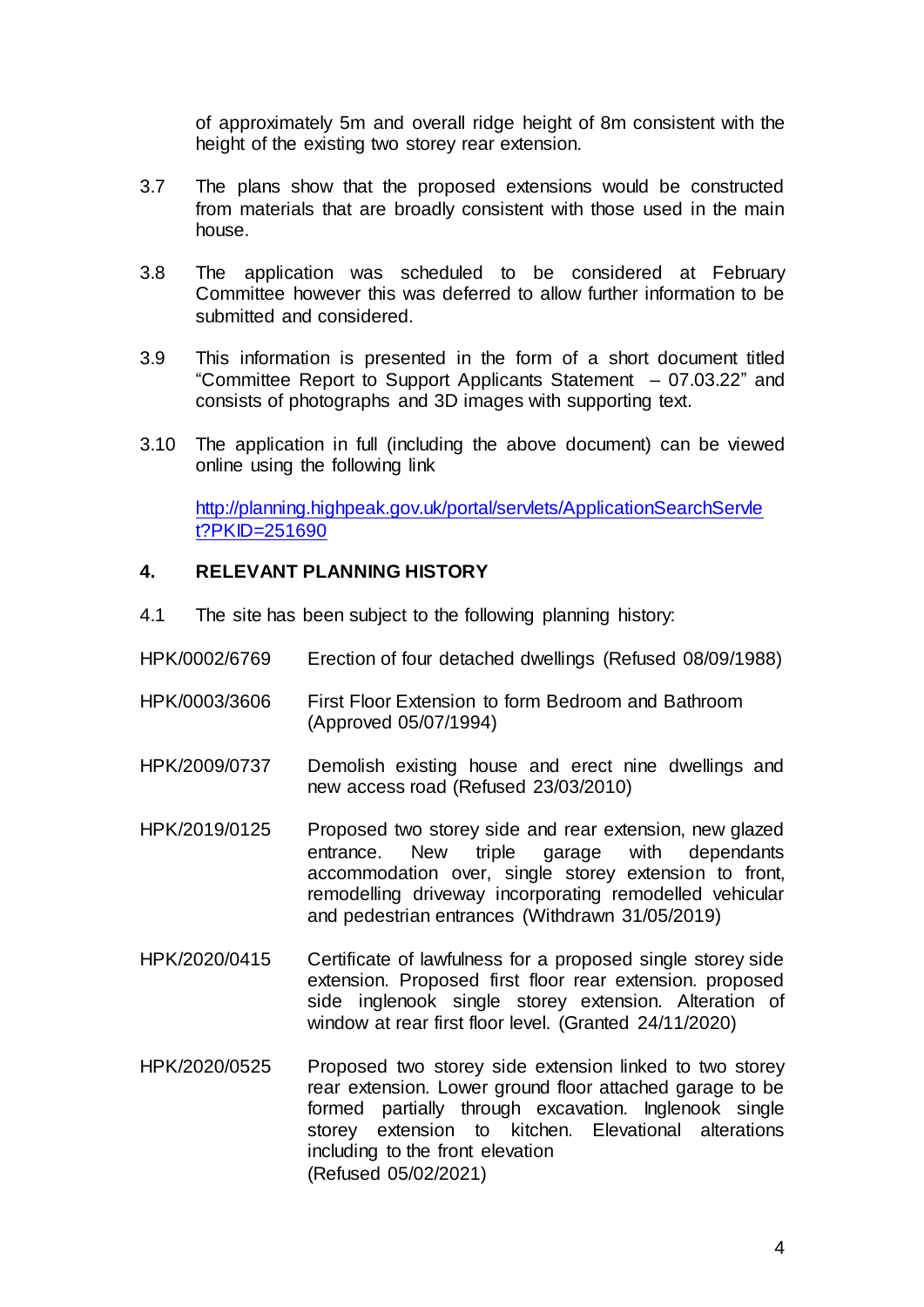Appeal Dismissed (APP/H1033/D/21/3269689) – HPK/2020/0525 (Dismissed 04/06/2021)

# **5. PLANNING POLICIES RELEVANT TO THE DECISION**

## **High Peak Local Plan 2016**

- S1 Sustainable Development Principles
- S1a Presumption in Favour of Sustainable Development
- S2 Settlement Hierarchy
- S5 Glossopdale Sub-area Strategy
- EQ6 Design and Place Making
- CF6 Accessibility and Transport

### **National Planning Policy Framework 2019**

| Achieving Sustainable Development      | Chapter 2  |
|----------------------------------------|------------|
| <b>Promoting Sustainable Transport</b> | Chapter 9  |
| Achieving Well Designed Places         | Chapter 12 |

### **6. CONSULTATIONS CARRIED OUT**

| Site notice         | Expiry date for comments: 5 <sup>th</sup> January 2022   |  |
|---------------------|----------------------------------------------------------|--|
| Neighbour letters   | Expiry date for comments: 20 <sup>th</sup> December 2021 |  |
| <b>Press Notice</b> | Expiry date for comments: N/A                            |  |

#### **Neighbours**

- 6.1 Neighbours were contacted to by way of written letters. 6 x objections were received, concerns of which are summarised as follows:
	- Scale and Massing is excessive
	- Not materially different to HPK/2020/0525 dismissed at appeal
	- Garage and external terrace would be highly visible
	- Harm to residential amenity of No.3 Royle Avenue
	- Potential for precedent to build above garage in front of building line
	- Dwelling already reached its 'threshold' for extensions
	- Proposals do not respect amenity of neighbours on Royle Avenue

| <b>Consultee</b>    | <b>Comment</b>      |  |
|---------------------|---------------------|--|
| <b>DCC Highways</b> | No comments to make |  |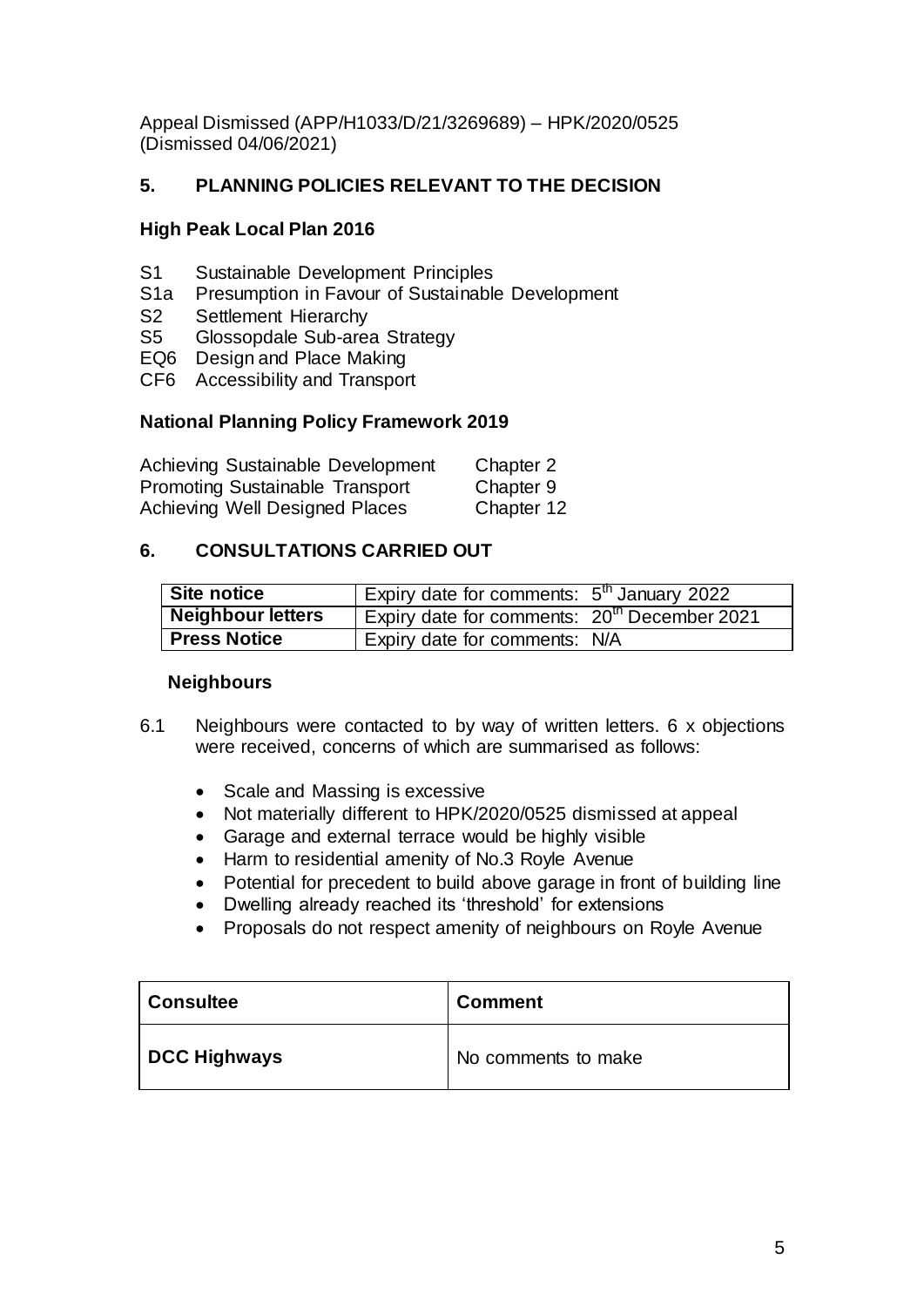## **4. POLICY AND PLANNING BALANCE**

### **Planning Policies**

- 7.1 The determination of a planning application is to be made pursuant to section 38(6) of the Planning and Compulsory Purchase Act 2004, which is to be read in conjunction with section 70(2) of the Town and Country Planning Act 1990.
- 7.2 Section 38(6) requires the local planning authority to determine planning applications in accordance with the development plan, unless there are material circumstances which 'indicate otherwise'. Section 70(2) provides that in determining applications the local planning authority "shall have regard to the provisions of the Development Plan, so far as material to the application and to any other material considerations." The Development Plan consists of the High Peak Local Plan Policies Adopted April 2016.
- 7.3 Other material considerations include the National Planning Policy Framework (NPPF), Supplementary Design Guidance, and National Planning Policy Guidance (NPPG). Paragraph 11 of the NPPF explains that at the heart of the Framework is the presumption in favour of sustainable development. For decision makers this means that when considering development proposals which accord with the development plan, they should be approved without delay, but where the development plan is absent, silent or relevant policies are out of date, grant planning permission unless any adverse impacts would significantly and demonstrably outweigh the benefits when assessed against the policies in the NPPF taken as a whole.

#### **Principle of Development**

- 7.4 The application seeks extensions and alterations to an existing dwellinghouse on a site that lies within the built-up area boundary of Glossop; defined as a Market Town within the settlement hierarchy under Local Plan (LP) Policy S2 that are the focus for growth. The site is not constrained by any particular policy designation.
- 7.5 As such, the general principle of development is supported, subject to all material planning considerations.

## **Key Material Considerations**

- Design Character and Appearance
- Public and Residential Amenity
- Access, Parking Provision and Highway Safety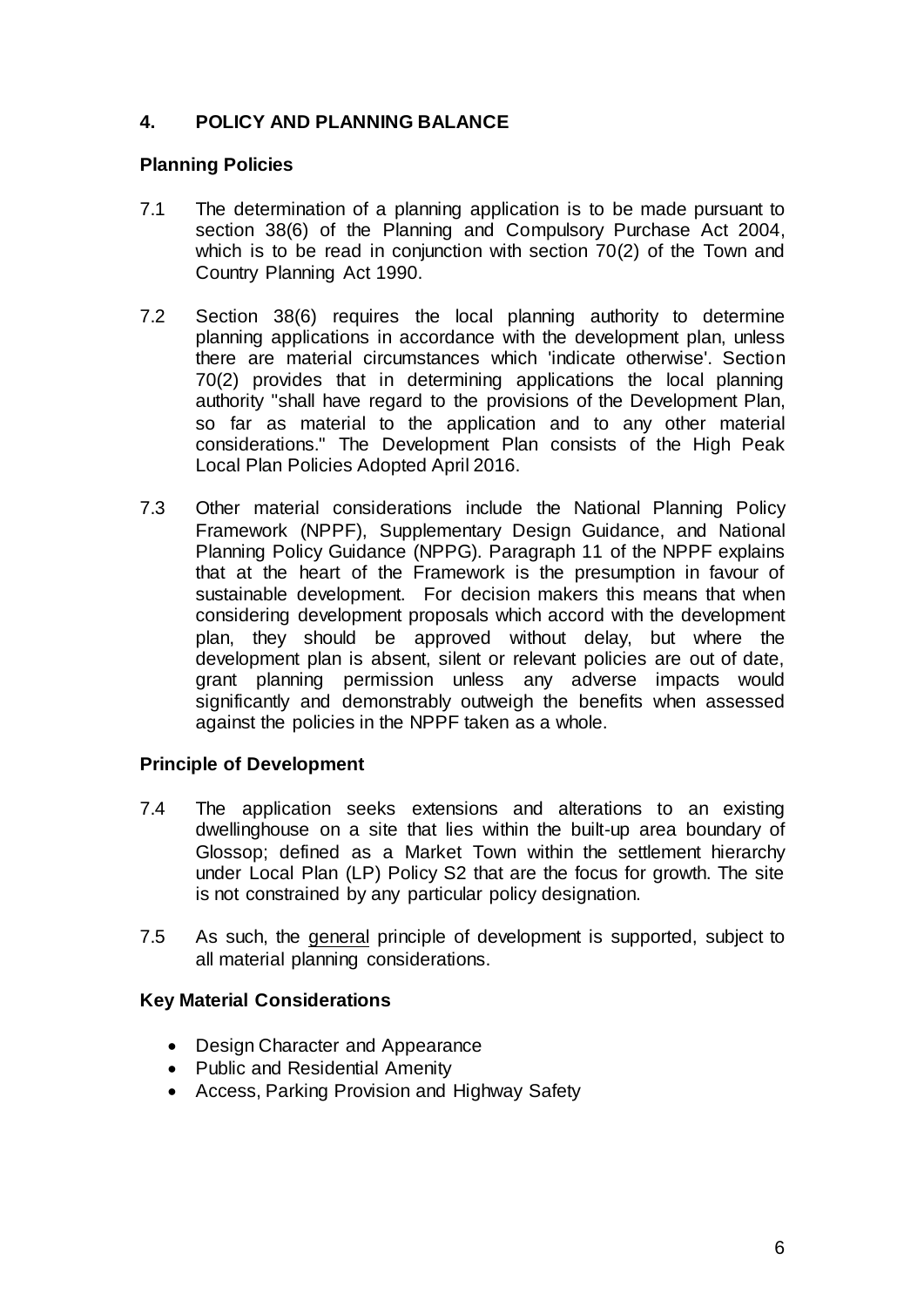#### **Design Character and Appearance**

- 7.6 LP Policy S1 sets out a number of sustainability principles which all new development proposals should incorporate in order to make a positive contribution towards the sustainability of communities and to protect, and where possible enhance the environment.
- 7.7 LP Policy EQ6 states that all development should be well designed to respect and contribute positively to the character, identity and context of High Peak's townscapes, having regard to matters of scale, height, density, layout, appearance and materials.
- 7.8 Paragraph 9.0 of the Residential Design Guide SPD states that:

"Extensions and alterations to existing houses can have a significant impact on the appearance of a house, neighbouring property and the street scene. It is important, on all types of houses, that domestic development is carefully designed."

Paragraph 9.1 goes on to state that:

*"Extensions should be designed to so as to be subordinate to the main form of the house. It is important that the extension results in a dwelling that is well designed in itself."*

7.9 Chapter 5 of the Design Guide SPD refers specifically to Alterations, Extensions and Conversions.

With regards to alterations, paragraph 5.2 states that:

*"Alterations need to be undertaken with care. Insensitive changes can easily spoil a building. The key to a sensitive approach is to take note of what is there already before preparing the design and to work with, and not against, the buildings character. The aim should be to revitalise the building without altering its fundamental character."*

With regards to extensions, the following paragraphs of the SPD are relevant:

- *5.5 All extensions should harmonise with the parent building. An extension should respect the dominance of the original building and be subordinate to it in terms of its size and massing. Setting back the new section from the building line and keeping the eaves and ridge lower than the parent building will normally help.*
- *5.7 The smaller the parent building, the fewer the options of extension….*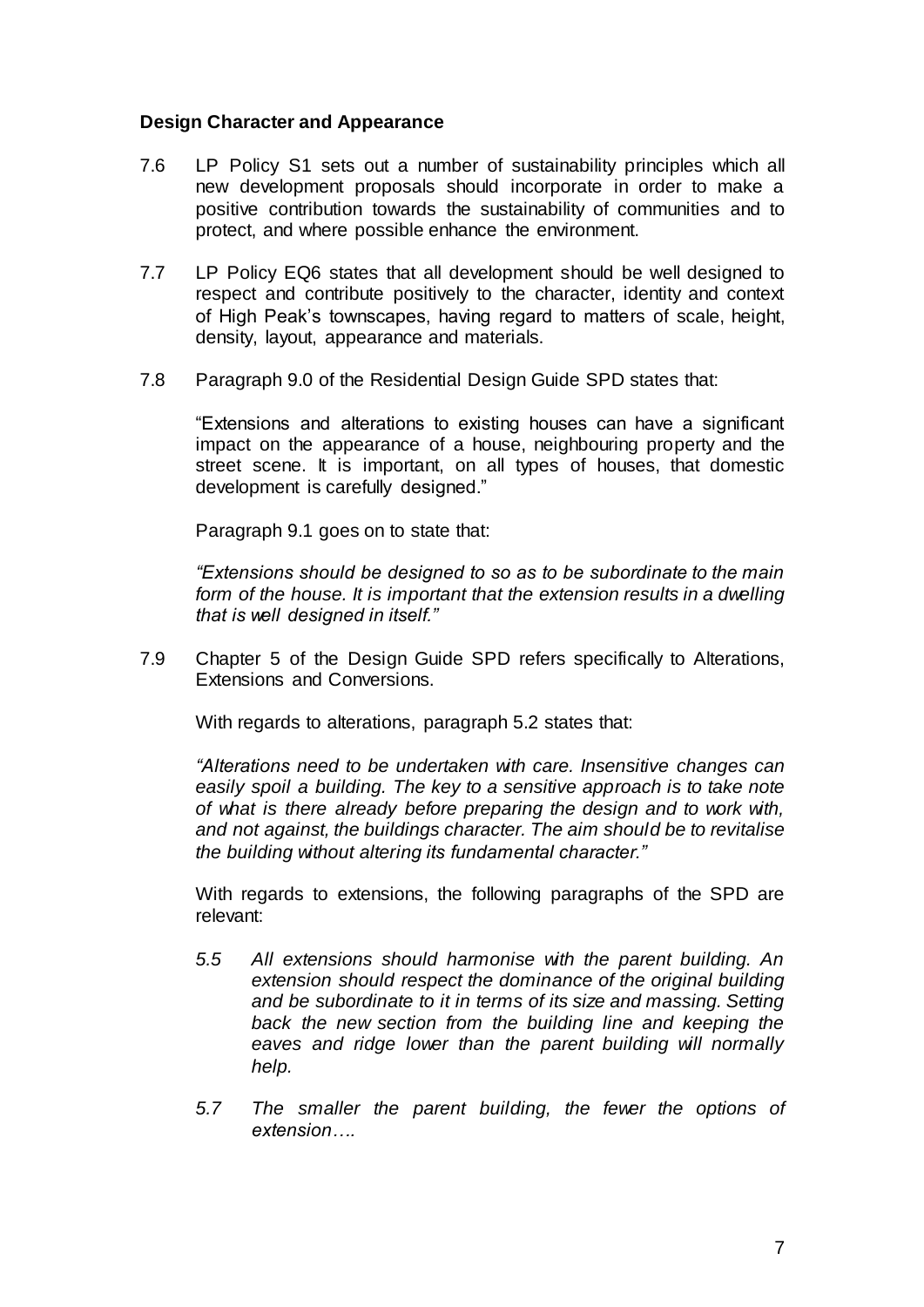*5.8 Irrespective of size, however, all buildings can reach a threshold point beyond which further extension is just not possible without destroying their character.*

With regards to garages, the SPD states the following:

- *5.10 …need to be designed and built in sympathy with the properties they serve. Materials and roof pitch should generally match those of the parent building. If attached to the building, the new garage should be clearly subordinate. A separate garage building is however often the better solution particularly where more than one garage is needed*
- 7.10 Paragraph 130 of the NPPF states amongst other things that decisions should ensure that developments will add to the overall quality of the area; are visually attractive as a result of good architecture; and are sympathetic to the surrounding built environment.
- 7.11 Paragraph 133 of the NPPF states that development that is not well designed should be refused, especially where it fails to reflect local design policies and government guidance on design, taking into account any local design guidance and supplementary planning documents such as design guides and codes.
- 7.12 This application represents the fourth attempt to secure an ancillary garage, and two storey additions to the side and rear elevations of the existing dwelling. Before assessing the plans and documentation that accompanied this application, it is worth understanding how various schemes evolved over time and the comments that the assessment that the Council have made in relation to each application:

#### HPK/2019/0125

- 7.13 This first application proposed a garage to be sited beyond the front building line with a finished floor level that contained ancillary living accommodation at first floor level, with interconnection with the main house. A two storey side and rear extension (wrap around) was also shown.
- 7.14 Officers commented as follows with regards to its design and impact on the street scene:

*"Royle Avenue benefits from a strong building line characterised by two storey dwellings with shallow front gables with each property differing slightly but in the main elevated above the highway with mature gardens leading down the road. The site does differ slightly in that it is a corner plot, however the position of the dwelling within the plot reinforces the existing building line that as a whole is read in conjunction with the rest of the dwellings on that side of Royle Avenue.*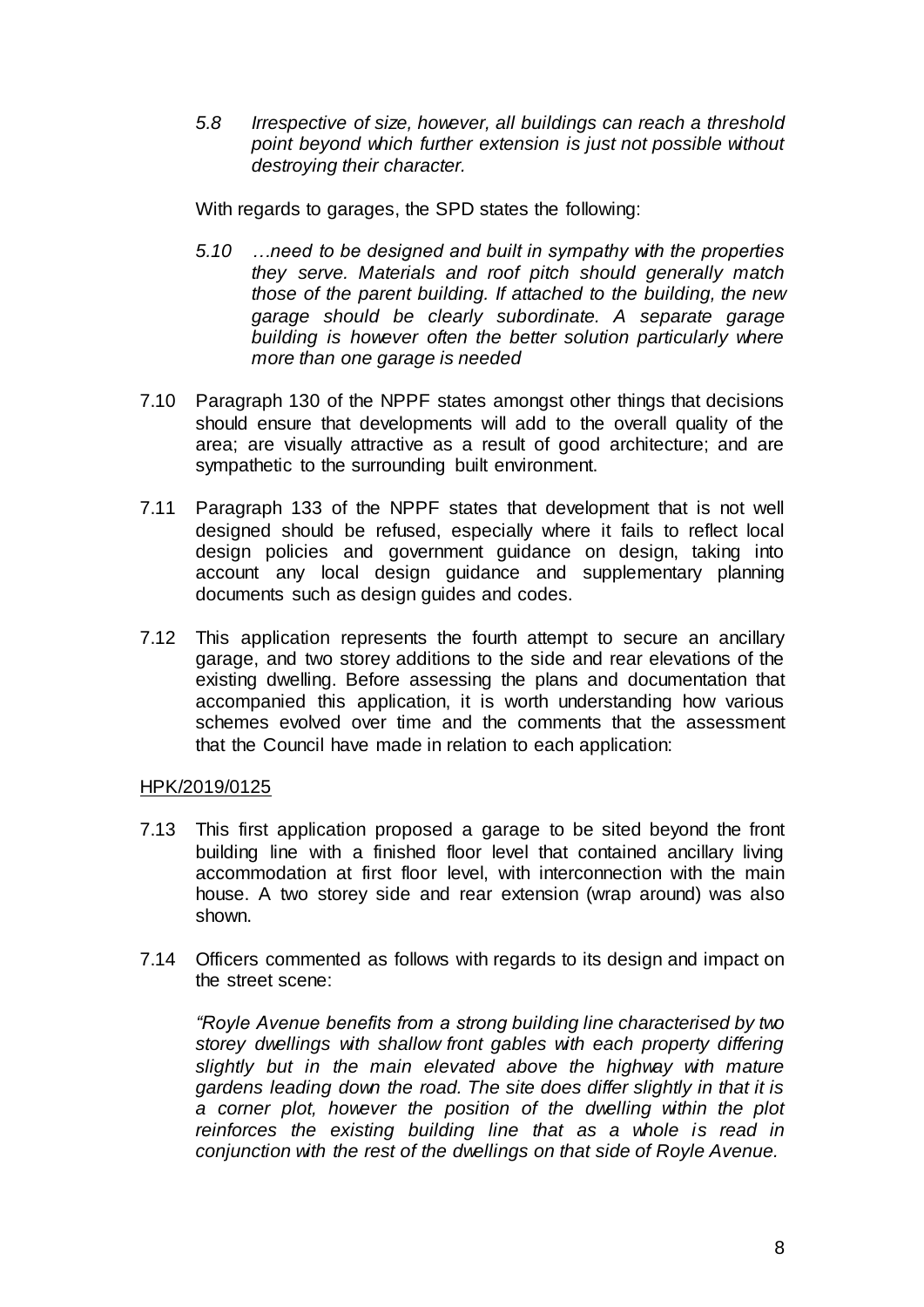*The site is bounded by mature and dense foliage which provides an important buffer between the house and the highway. The new garage and dependent living accommodation would create an incongruous, intrusive and uncharacteristic addition between the house and the highway which would interrupt the uniformity of the building line and*  would be very visible within the street scene when entering Royle *Avenue due to the loss of the important green screening and as such its impact would be greatly increased."*

*"The existing house is simple in form and character. It has been*  extended in the past with a first floor gabled addition at the rear *(HPK/0003/3606) which substantially increased the existing floor space to create a four bed dwelling. The proposed two storey side extension*  to the original southern gable is acceptable in principle. If the further *two storey extension were to be added to the rear this would amount to an increase in the footprint of the dwelling by 100%. This would constitute overdevelopment of the site as most extensions are considered to be acceptable when a dwelling is increased by 50%."*

*"However in this instance, the grounds are substantial at the rear and there is scope for further sensitive additions. The proposed four gable arrangement at the rear is bulky and is not subordinate to the dwelling. It is acknowledged that the existing two storey rear extensions do not have a subordinate roof form and have a depth of 4.5m which is greater than half the depth the of the existing dwelling. Any further similar additions would subsume the original house obscuring its original footprint and character. This would also be exacerbated by the uncharacteristic changes proposed to the front of the dwelling including the dormers…to the point where the simple character is lost."*

*"The proposals to lower the garage are acceptable in principle and would overcome concerns in relation to the scale of the proposed garage. However, the scale of the extensions collectively consumes the original dwelling; a point which has been made beforehand. A rear elevation of four projecting gables of a substantial size would be overdevelopment and out of character with this property."*

7.15 In light of the above, the applicant opted to withdraw the application on 31<sup>st</sup> May 2019.

#### HPK/2019/0469

7.16 A revised application was submitted later in 2019 which afforded the following comments from Officers with regards to its design, its impact on the existing building and the wider street scene:

*"The most notable change put forward within this revised application is the revised design of the proposed ancillary garage. The garage is now shown to be set below the ground level of the existing house having a height of some 2.8m. Whilst this would result in a somewhat heavily*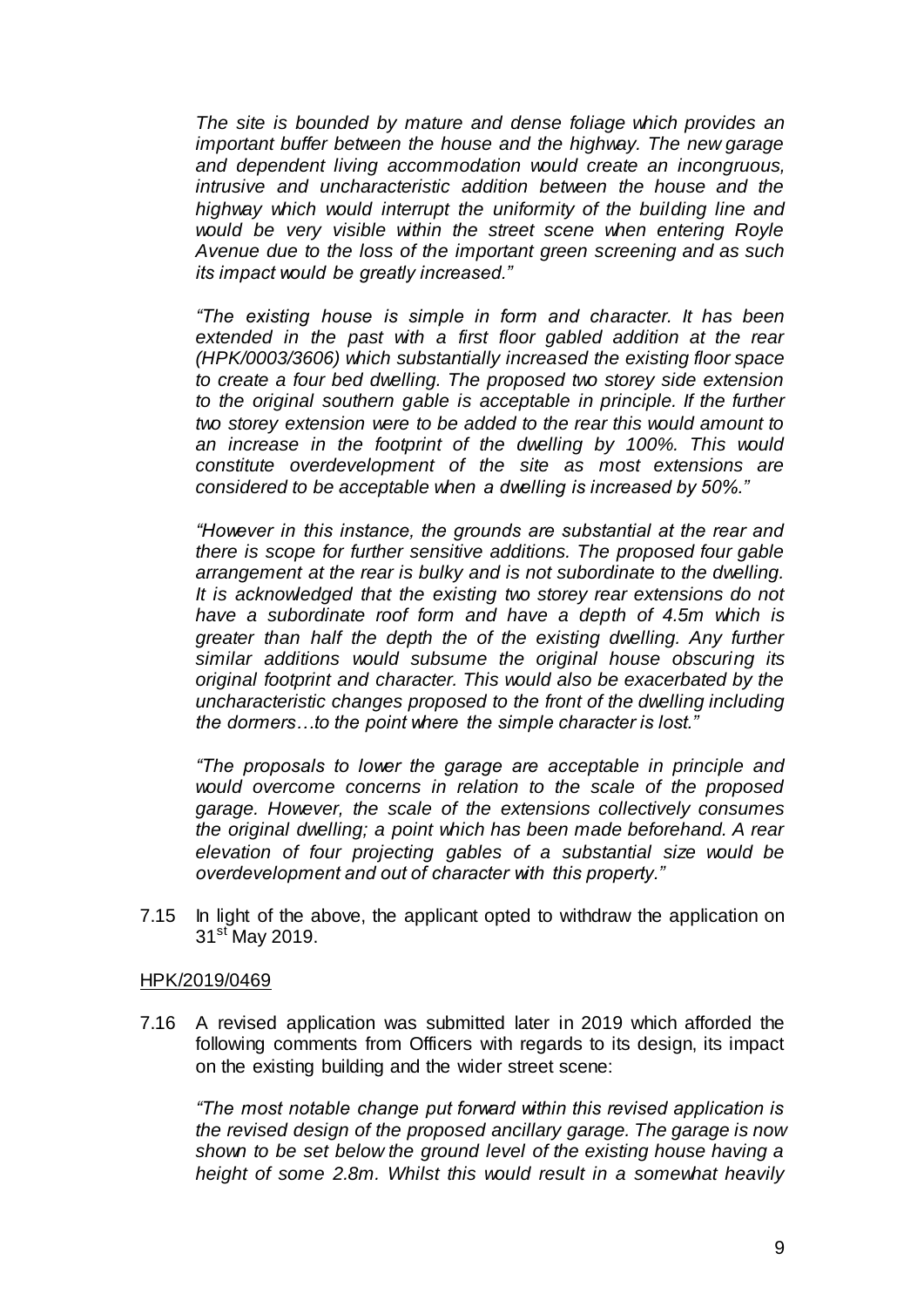*engineering form of development, these revisions do address previous concerns raised in relation to the proposed garage and first floor accommodation put forward under HPK/2019/0125, and as such this aspect of development could be supported.* 

*This revised application proposes extensions and alterations to the front, side and rear elevation of the existing dwelling. Based on the submitted Existing Floor Plans, the existing footprint of the dwelling as it stood prior to the extension being erected following the granting of permission under HPK/0003/3606 is calculated at approximately 87m2. The approved rear extension consists of a floor area of some 38m2, equating to approximately a 30% increase in floor area of the dwelling as it originally stood.* 

*The current rear extension dominates the elevation, although it can still be read in conjunction with the original elevation and the chimney stack. The extension is characterised by two symmetrical gables which stand subordinate to the main part of the house with regards to their ridge height.* 

*As a result of the proposed development and based on the Proposed Floor Plans, the dwelling would have a footprint of 206m2, thus equating to a 136% in floor area comparable to the original dwelling and a 67% increase comparable to the dwelling as it stands today. The percentage increase in volume comparable to the existing house as a result of the proposed development is also substantial.*

*Given the planning history of the site and the figures set out above, it is considered that the property has reached its maximum (or threshold) in terms of extensions. Any further extensions or alterations would result in a disproportionate and bulky form of development which would dominate and consume the main house to the point where its original form and character is lost in its entirety.* 

*The proposed plans shows two further gables to be added to the rear which would be joined to the proposed two storey side extension. The scale and volume of the proposed side and rear extensions, together with the proposed alterations to the front of the dwelling, continues to represent overdevelopment of the site, which by virtue of its scale, height, massing and visual appearance fails to respect the simple form, character and appearance of the existing dwelling, contrary to policies S1 and EQ6 of the High Peak Local Plan, the High Peak 'Design Guide' SPD and relevant paragraphs contained within Chapter 12 of the NPPF.*

*In summary, the proposed extensions of the scale, height, footprint and volume proposed will not be supported, and is consistent with the previous view taken by my colleagues. This email has been written without giving full consideration to any resultant harm to the amenity of neighbouring properties, which judging by previous email*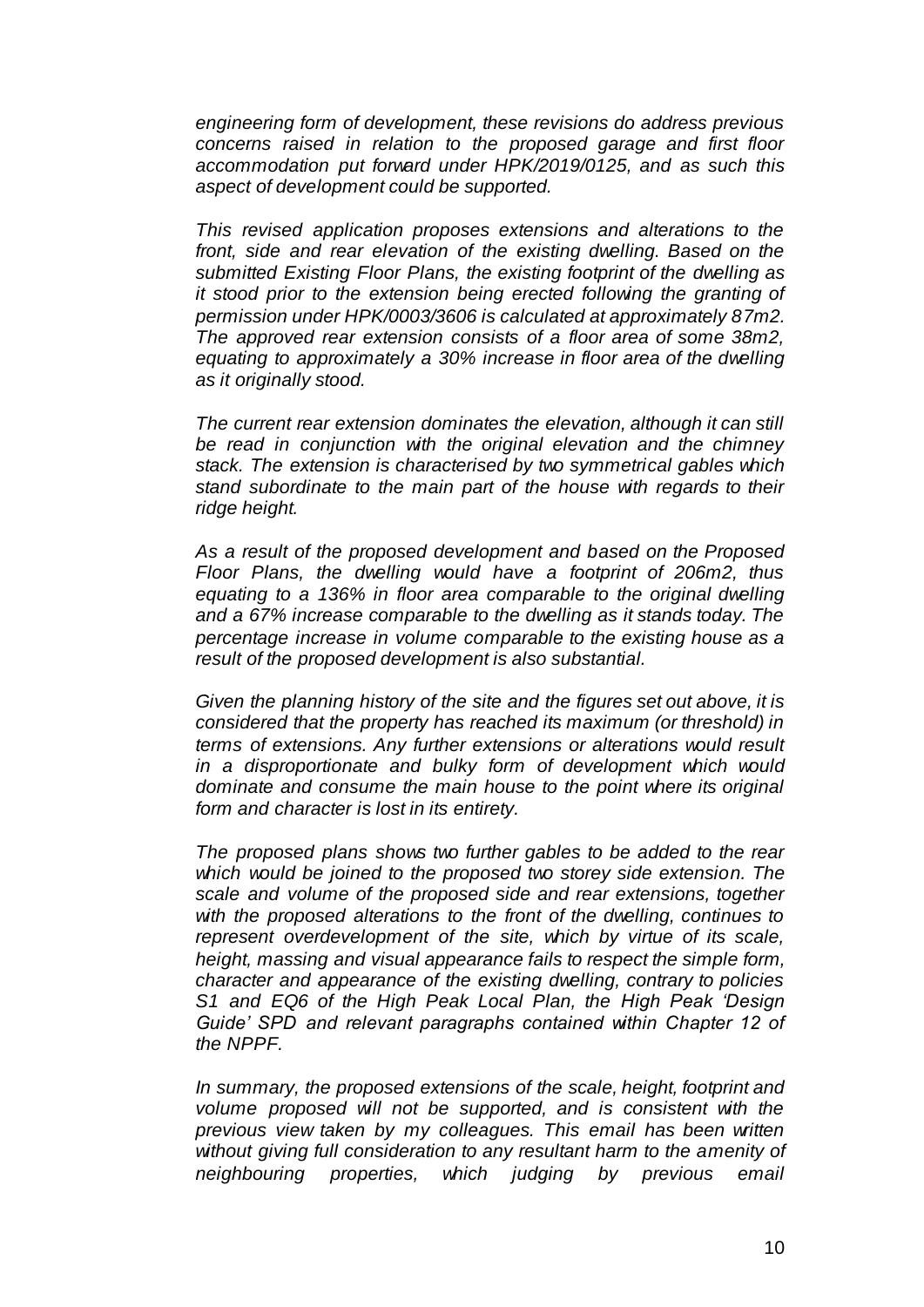*correspondence, could also be an issue, and would be fully assessed prior to preparing and finalising my report and recommendation."* 

7.17 The application was withdrawn by the applicant's agent on  $6<sup>th</sup>$  January 2020.

#### HPK/2020/0161

- 7.18 The applicant subsequently applied for a third time for extension and alterations to the dwelling with a ancillary detached garage that was shown to have a ridge height that was consistent with the finished floor level of the main house.
- 7.19 This application continued to show a proposed two storey side and rear extension that in the view of Officers did not go any way to address previous concerns relating to its relationship with the main house by virtue of its scale, height, mass and visual appearance.
- 7.20 Following advice from Officers this application was subsequently withdrawn by the applicant on 3<sup>rd</sup> July 2020.

#### HPK/2020/0415

- 7.21 Following the withdrawal of three previous schemes, a Certificate of Proposed Lawful Development was granted under HPK/2020/0415 for a single storey side extension and a two storey rear extension having complied with all relevant parameters of the General Permitted Development Order.
- 7.22 The two aspects are shown on the approved plans to not be connected, and similarly the two storey rear extension is shown to be separate from the existing extension implemented following consent granted in 1994.
- 7.23 The applicant's agent was advised at the time of assessing this application that the extensions and alterations secured through the granting of this Certificate would be unlikely be judged as comprising a realistic fall-back position should any subsequent application be made for the nature of extensions previously submitted, given the constrained nature of the first floor bedroom and that these lawful works would be required to not be physically connected, and thus the likelihood of the applicant building out this arrangement is low.

#### HPK/2020/0525

7.24 This application continued to put forward a scheme for a two storey 'wrap around' extension, together with other alterations to the appearance of the dwelling and an ancillary garage that is situated at a lower level, with the roof having a broadly consistent height with the ground floor of the main house.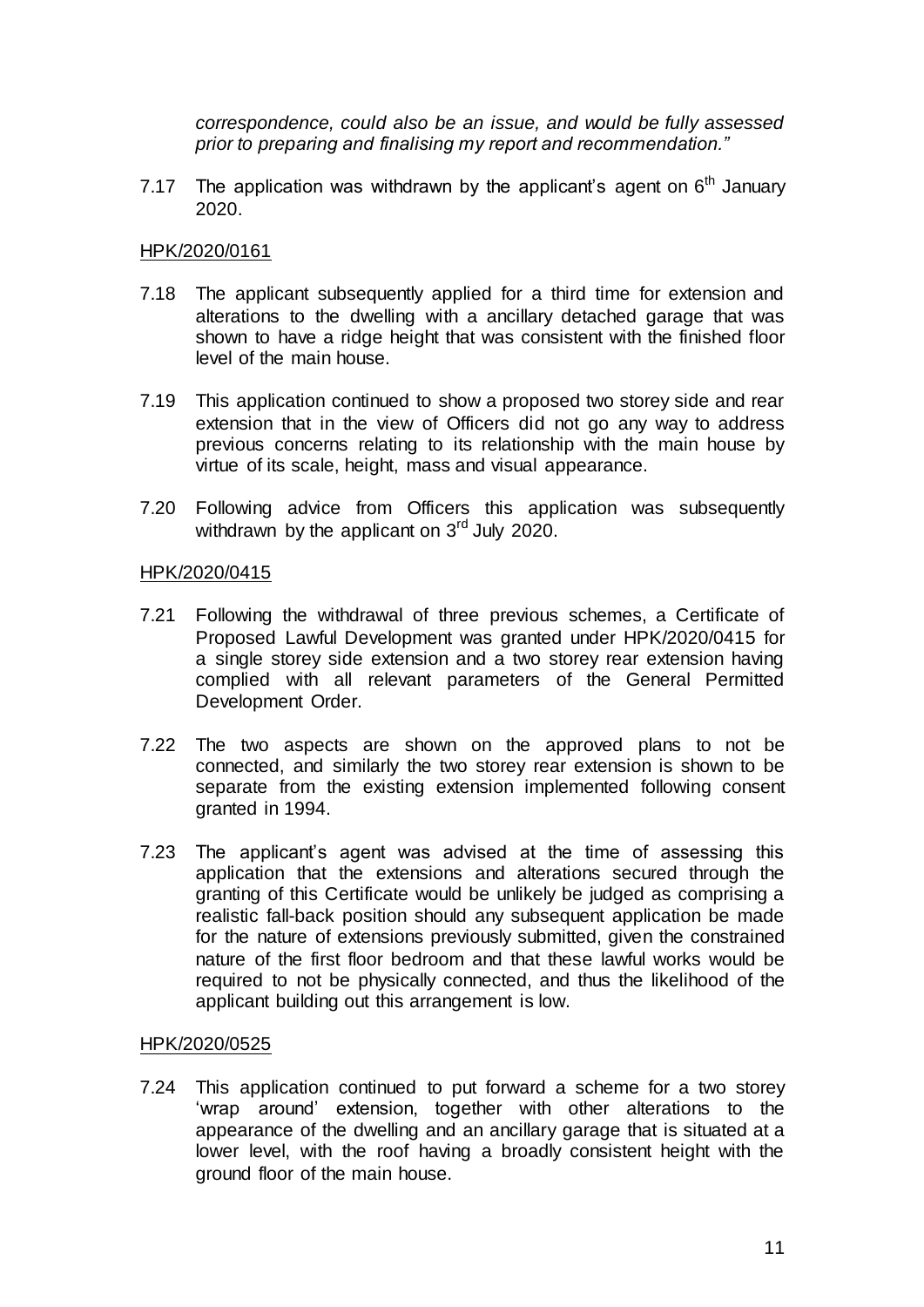- 7.25 Officers had previously agreed with the applicant that whilst the garage would be sited forward of the established building line of the street scene, it would not result in any harm to the overall character and appearance of the street scene given the significant screening that defines the western boundary to Royle Avenue, and that the building would be barely visible when viewed from the east. It was thus considered that in its own right, this aspect of development could be supported.
- 7.26 The Officer's assessment of this scheme as set out within the accompanying Delegated Report is presented below:

*"In line with Officers assessment for previous applications, the proposed development would equate to over 100% increase in the floor area and volume of the original dwellinghouse, with the extensions dominating and consuming the original elevations so that the old cannot be read with the new, thus leading to the original character of the dwelling being lost.*

*The side and rear extensions fail to respect the dominance of the existing dwelling, failing to incorporate any set back behind the existing building line and failing to design a roof that is lower than the existing dwelling,*

*Essentially, the dwelling has reached its threshold with regards to extensions and alterations over and above that which is permitted. The extensions granted under the Certificate of Lawful Development are therefore not considered to offer a reasonable fall back position as their impacts and relationship with the main dwelling are significantly lower than the current proposals.* 

*Turning to the other aspects of development, the proposed side extension showing the inglenook fire place with a mono-pitched slate roof and flue is considered to read as a subordinate addition that would be in keeping with the dwelling and in its own right could be supported.* 

*The newly proposed gable in the front elevation contains an excessive amount of glazing that bears no relationship to the existing character and appearance of the street scene. Taken cumulatively with the newly proposed fenestration at the rear which is at odds with existing windows, it is considered that the proposed fenestration as a whole adds to the concerns with regards to the overall design of the scheme.*

*For the reasons set out above, and in line with previous advice offered to the applicant, the extensions and alterations proposed when taken as a whole are considered to be in direct conflict with Local Plan Policies S1 and EQ6, the High Peak Residential Design Guide SPD, the Design Guide SPD, and relevant paragraphs under Chapter 12 of the NPPF."*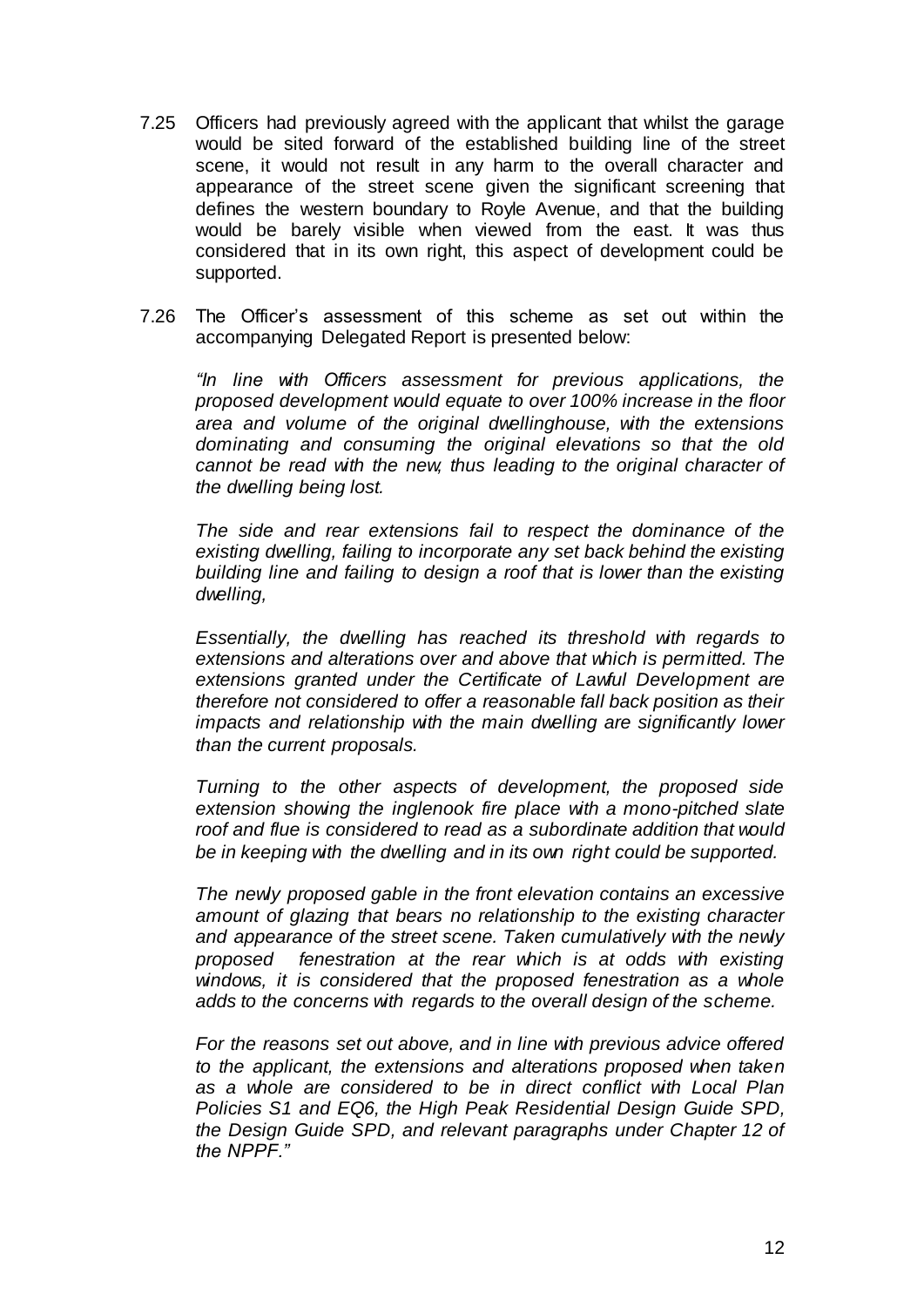- 7.27 The application was refused on two grounds, the first of which related to design, character and appearance.
- 7.28 The application was dismissed by the Planning Inspectorate at appeal. The key conclusions reached by the Inspector as set out within the appeal decision are set out as follows:
	- *8. The appeal property is already a reasonably large building, not least as a result of earlier extensions. I have not been made aware of anything in the Council's planning policies or guidance which put a figure on what might be considered an excessively large or disproportionate extension. However, the current proposal would enlarge the appeal property to more than twice its original size, which to my mind represents a substantial addition, or series of additions, by any standard. The side extension would be built to the line of the main front elevation rather than set behind it, and the principal roof ridges would be at the same height as the main ridge of the existing dwelling*
	- *9. …whilst there will be cases where very large extensions, or those which are not visually subordinate to the host building, may be acceptable, setting the advice of the SPD's aside, depends more on the sites ability to physically accommodate the development.*
	- *10. The proposed extension would, in my view, result in the enlarged dwelling having a sprawling and somewhat disjointed appearance…Rather than the archetypal High Peak 'grand villa' which the appellant is seeking to emulate, the overall effect would be of an ordinary and decent house extended, and in particularly widened, beyond limits it could comfortably bear. The original dwelling would be lost within and overwhelmed by the extension. Because of the resulting visual incoherence this would be harmful to the character and appearance of the building, and would not be mitigated or justified by any particular quality or design.*
	- *11. The proposed garage would be set forward of the established building line of the houses to the south-east on the same side of Royle Avenue….The garage would be at a low level within the plot and partly set below ground level where, because of the lie of the land and the surrounding vegetation it would not be prominent in views along Royal Avenue. I therefore agree with the Council's assessment that this element of the scheme would be acceptable….However, that this element would be acceptable would not outweigh the other harm to the character and appearance of the host dwelling which I have found.*
	- *12. Taken as a whole, the development would be harmful to the character and appearance of the host building. The proposal*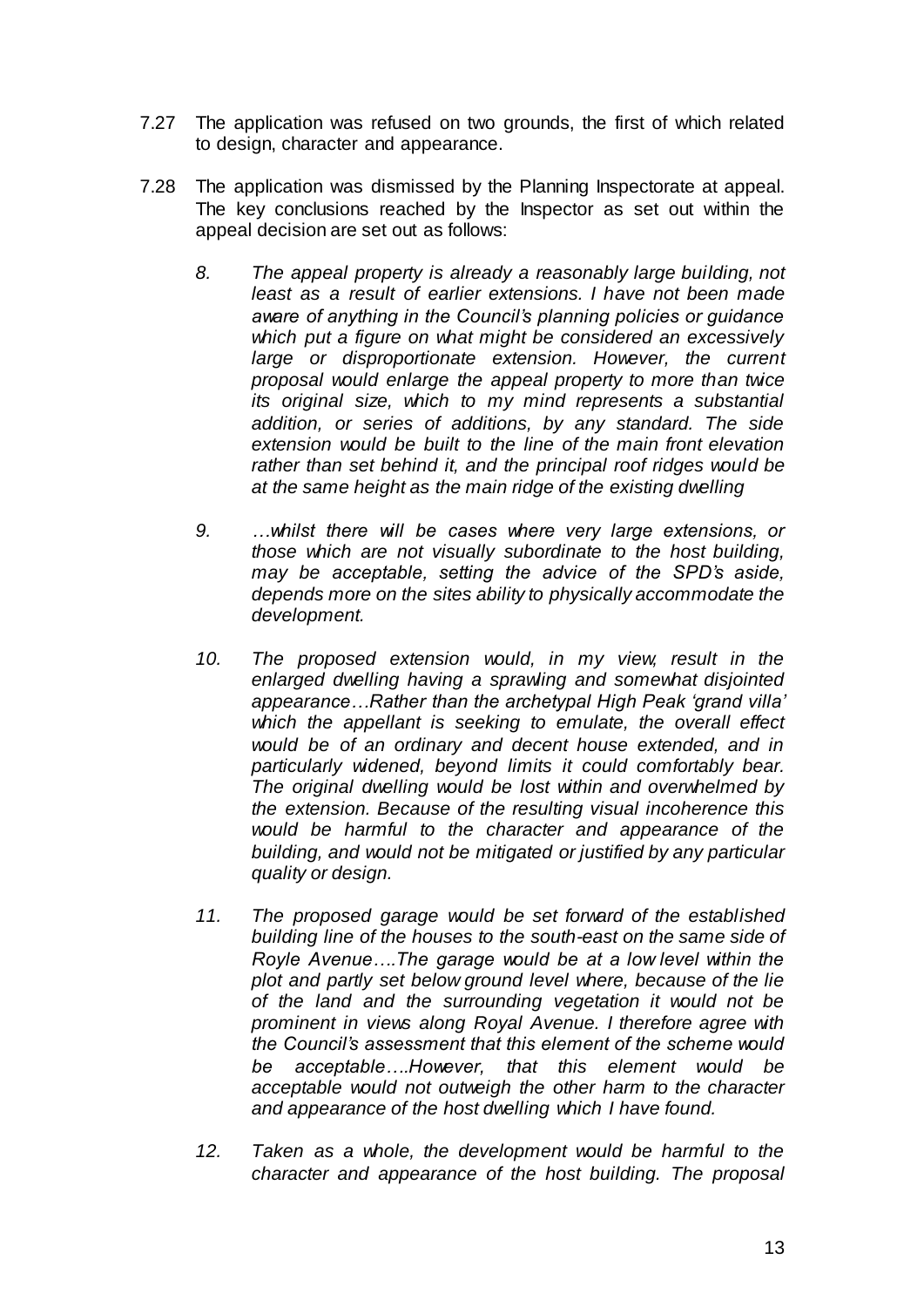*therefore conflicts with Policies S1 and EQ6 of the 2016 High Peak Local Plan which seek to ensure that development is well designed, relates well to the character and appearance of the adjacent buildings and the surrounding area in terms of scale and appearance. For the same reasons it would also fail to accord with the provisions of the National Planning Policy Framework….*

- 7.29 This latest application has sought to address previous reason for refusal relating to design, character and appearance, residential amenity and comments made by the Inspector by reducing the extent of the two storey extension to a side and rear extension that runs parallel with the rear building line, with a single storey flat roof side extension sitting forward of it.
- 7.30 Whilst the massing has been marginally reduced, the proposals continue to consume and dominate the original building that, coupled with the existing rear extensions built following consent in 1994, exceed what can reasonably be interpreted as the 'threshold' for new extensions and additions to the property.
- 7.31 It is the view of the Council that any two storey element, over and above that allowed under permitted development rights, which have been secured by way of a Certificate of Lawful Development under HPK/2020/0415, essentially exceeds the threshold of the existing dwelling.
- 7.32 In attempting to reduce the impacts on the residential amenity of No.3 Royle Avenue, the relationship between the side extension and the main dwelling, and its impact on the character and appearance of the street scene, has been worsened. The flat roof single storey side extension has an odd, contrived and awkward relationship with both the main house and the two storey rear extension behind, which would be visible from Royle Avenue, due to its elevated position.
- 7.33 Similar to the previous application, whilst the proposed garage can be supported in its own right, particularly given the conclusions of the Inspector at paragraph 11 of the appeal decision, the applicant has declined the opportunity to remove the aspects of development that cannot be supported to allow the garage to be approved.
- 7.34 It is thus considered that the identified harm arising from the previous scheme under HPK/2020/0525 which was fully validated by the Inspector have not in any way been addressed by virtue of this revised scheme, and as such the first reason for refusal under HPK/2020/0525 applies to this application.
- 7.35 As such, the proposed development, by virtue of its scale, height, massing and visual appearance would continue to result in a wholly disproportionate addition that continues to dominate and consume the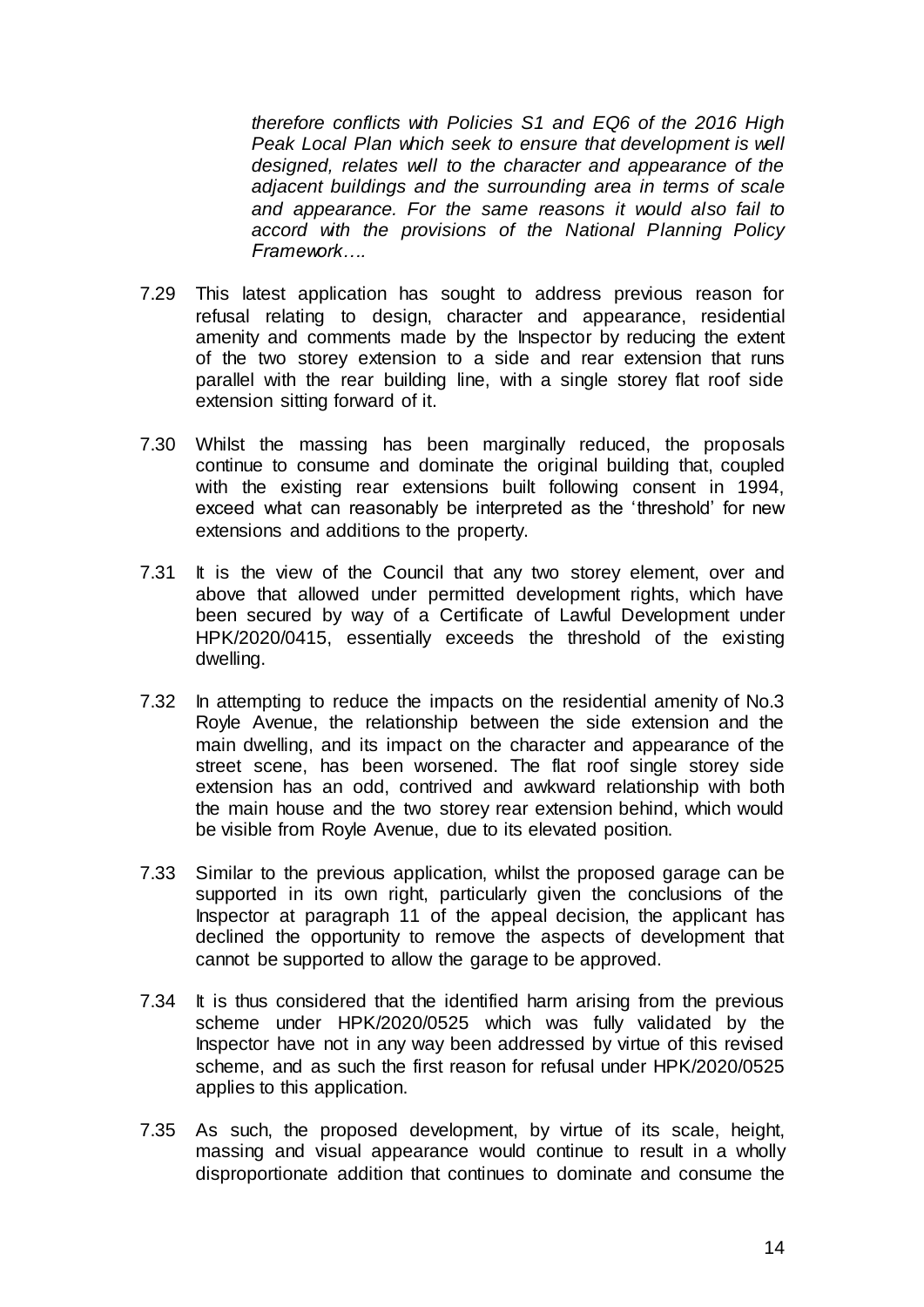existing dwelling to the extent that the original building cannot be easily read in conjunction with the new addition. The application fails to respect the dominance of the parent building, and coupled with the odd contrived relationship between the single storey flat roof extension and two storey extension behind, fails to read as a subordinate and secondary addition that results in a dwelling that is poorly designed in itself, contrary to Local Plan Policies S1 and EQ6, the High Peak Residential Design Guide SPD (2005), the High Peak Design Guide (2018) and relevant paragraphs under Chapter 12 of the NPPF

7.36 The applicant has submitted a short document titled "Committee Report to Support Applicant's Statement". This can be viewed at [http://planning.highpeak.gov.uk/portal/servlets/ApplicationSearchServle](http://planning.highpeak.gov.uk/portal/servlets/ApplicationSearchServlet?PKID=251690) [t?PKID=251690](http://planning.highpeak.gov.uk/portal/servlets/ApplicationSearchServlet?PKID=251690) Officers would comment as follows in connection with this document:

- Page 3 of the document inaccurately shows what has been granted a Lawful Development Certificate under HPK/2020/0415 by virtue of the two storey rear extension (marked '3'), being shown to be connected to the existing two storey rear extension, and the single storey side extension to be connected to the rear extensions
- As set out in paragraph 7.23 of this report, Officers have made clear that extensions and alterations secured through the granting of this Certificate under HPK/2020/0415 would be unlikely be judged as comprising a realistic fall-back position should any subsequent application be made for the nature of extensions previously submitted, given the constrained nature of the first floor bedroom and that these lawful works would be required to not be physically connected, and thus the likelihood of the applicant building out this arrangement is low.
- The note on page 3 of this document that states that the proposed extensions would not result in any detrimental harm to the street scape is refuted for the reasons set out within this report. The 3D images are considered to amplify and emphasise the resultant harm.
- Page 4 shows examples of other side extensions and rear extensions in the vicinity. None of these examples are comparable to the extensions subject to consideration under this application with regards to its scale, massing and visual appearance. Each application should be considered on its own individual merits.
- The Summary of the applicant's submission contends that this application addresses the concerns raised by the Inspector in the previously dismissed appeal and this report does not consider the changes to the scheme or comments made by Officers in relation to previous applications. Paragraphs 7.12-7.35 of this report sets out in detail the recent planning history, analysis and comments given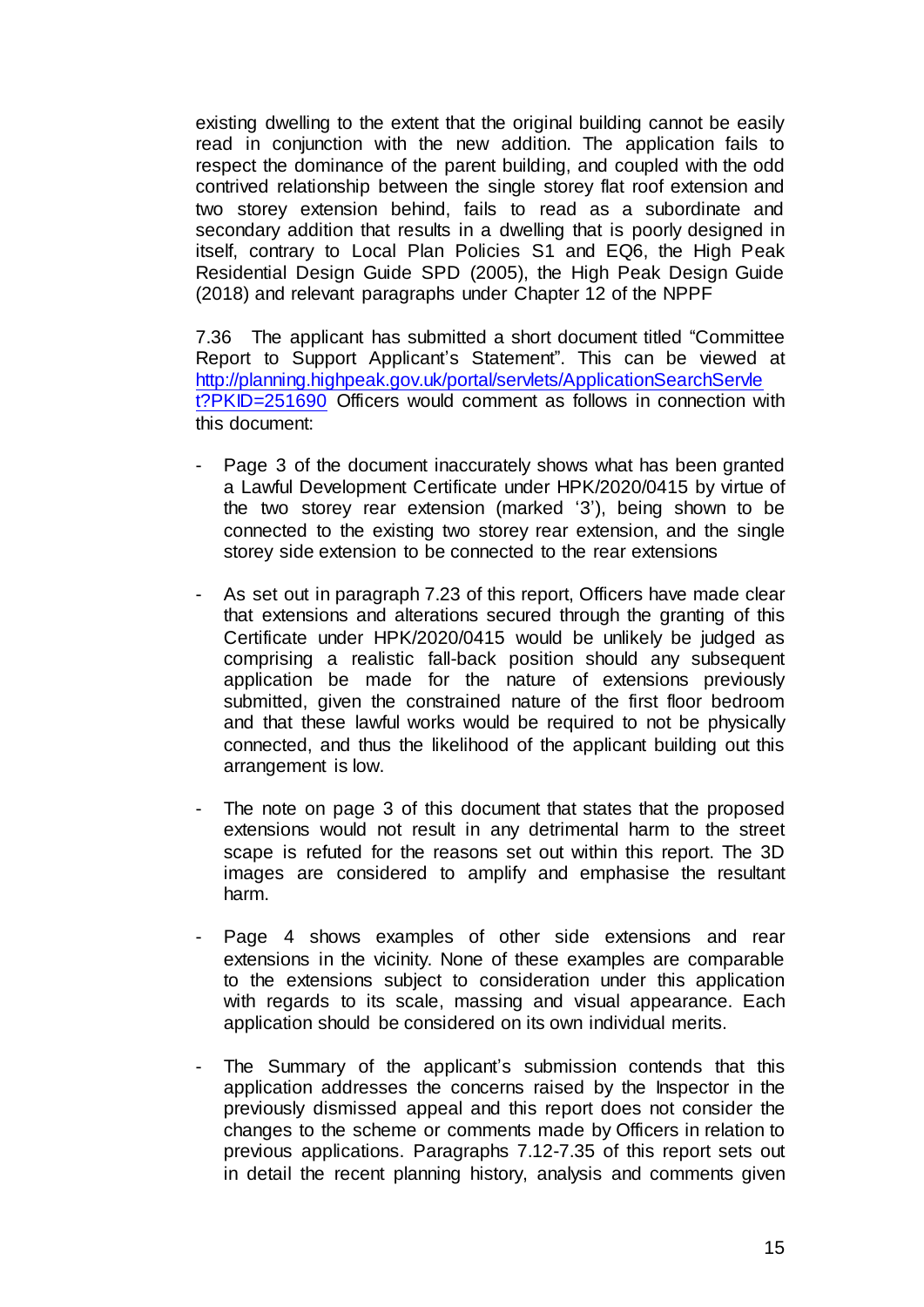by Officers, conclusions made by the Planning Inspector, and why and how this latest revised scheme has failed to address these previous concerns.

The summary refers to four examples of 'precedent' on Royal Avenue for similar extensions. Precedent only exists in so far as case law, each application is determined on its own individual merits. All examples comprise applications that were determined prior to the adoption of the current High Peak Local Plan (2016), the High Peak Design Guide SPD (2018), and the updated NPPF (2021), which applies much more emphasis on the importance of good design.

#### **Residential Amenity**

- 7.37 LP Policy EQ6 requires all new development to have a satisfactory relationship with existing land and buildings and protects the amenity of the area, which includes residential amenity of neighbouring properties. Aspects of residential amenity include impacts such as a loss of sunlight, overshadowing and overbearing impacts, loss of outlook, and loss of privacy.
- 7.38 Paragraph 9.2 of the High Peak Residential Design Guide SPD states that:

*"Domestic extensions should be of a scale and be designed and positioned to avoid undue harm to the amenity of neighbouring properties. They must have regard to the orientation of adjacent homes, the number and position of windows and land levels. Excessive overshadowing of neighbouring habitable rooms windows, glazed doors and private garden/amenity areas should be avoided."*

- 7.39 Paragraph 130 of the NPPF states that planning should create places with a high standard of amenity for existing and future users.
- 7.40 Given the nature of the application site and its existing context, the sole property that has the potential to be adversely impacted by the proposed development is No.3 Royle Avenue sited to the south-east. A distance of approximately 10m separates the side elevations of both properties, with the side elevation of No.3 containing a habitable kitchen window.
- 7.41 The previous application refused under HPK/2020/0525 was refused on two grounds, the second of which relates to the impacts on the residential amenity (living conditions) experienced by the immediate neighbours No.3 Royle Avenue.
- 7.42 In his appeal decision, the Inspector concluded the following with regards to living conditions: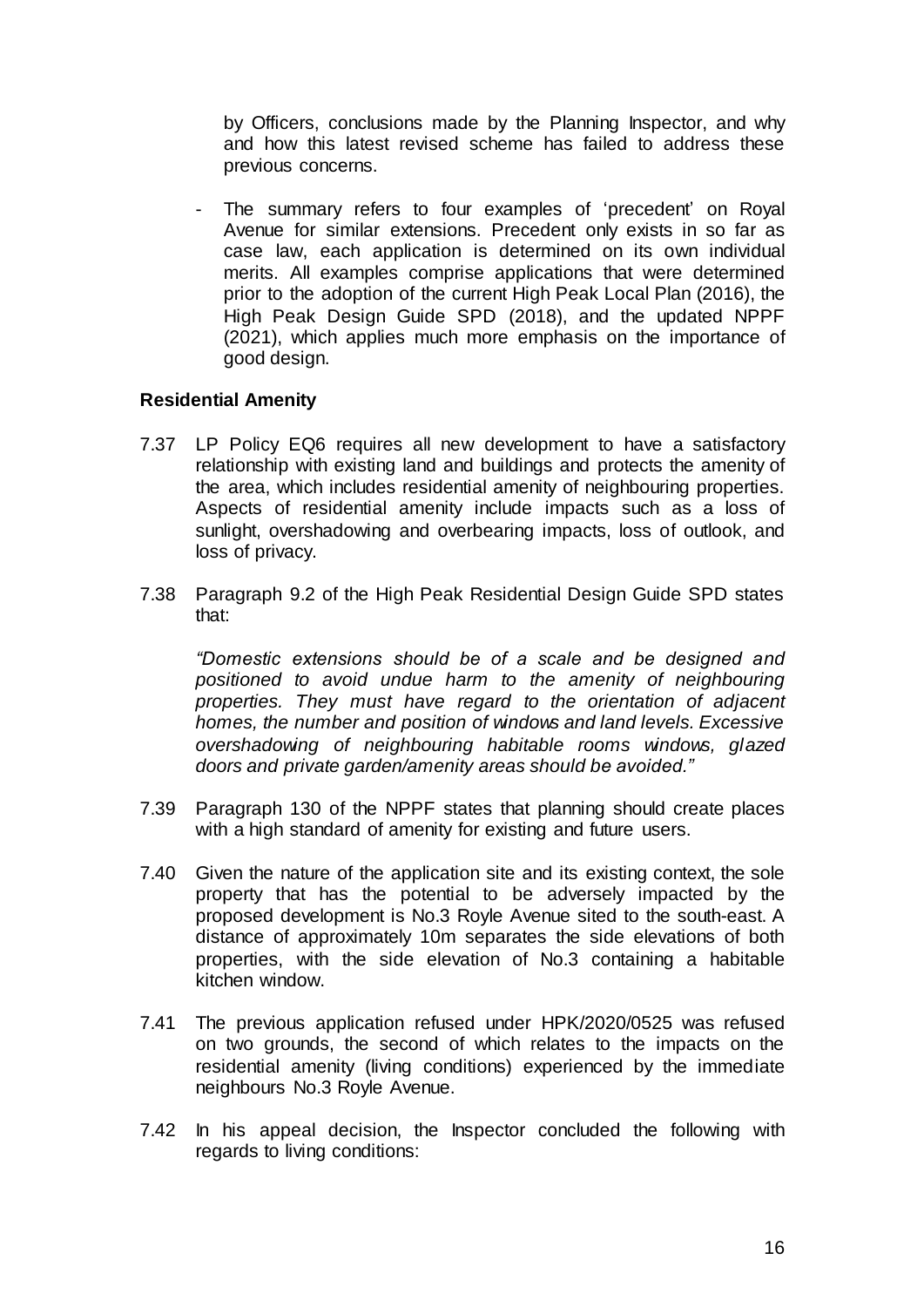- *13. Whilst I am not aware of guidance in either of the SPD's on the minimum desired separation between a habitable room window and a blank gable wall, from what I saw on my site visit I consider that the close proximity of the two storey side elevation of the side extension would be overbearing, and would have a significant enclosing effect when seen from the side window of No.3.*
- *14. ….it is the enclosing effect of the proposed extension and consequent loss of outlook from No.3, rather than the effect on any specific view, which would be detrimental to the living conditions of the occupiers of No.3…. the presence of the conservatory would not substantially mitigate the harm caused by the proposed extension.*
- *16. I conclude that although the proposed extension would not lead to a significant loss of sunlight, the loss of outlook from the kitchen and family room of No.3 would be harmful to living conditions for neighbouring occupiers. The proposal therefore conflicts with Policy EQ6 of the Local Plan which seeks to ensure that development has a satisfactory relationship with neighbouring uses, and (amongst other things) does not have an unacceptable overbearing effect. For the same reasons, it would fall to accord with the provisions of the Framework…*
- 7.43 This revised application has marginally reduced the massing of development by seeking consent for a single storey flat roof side extension with two storey side and rear extension beyond. The single storey side extension is shown to have a height of 4m above finished ground floor level of Nos.1 and No.3 Royal Avenue.
- 7.44 Whilst this would undoubtedly result in an improvement comparable to the resultant impact on the outlook and overbearing impacts that occurred as a result of the two storey side extension proposed under HPK/2020/0525, it is considered that the presence of the gable end of the two storey side and rear extension situated some 6m to the north of the habitable window at No.3 Royle Avenue continues to result in the 'enclosing effect' identified by the Inspector, that would fail to preserve the residential amenity/living conditions of No.3 Royle Avenue, contrary to LP Policy EQ6, relevant Supplementary Planning Guidance, and paragraph 130 of the NPPF.
- 7.45 The summary page of the applicant's document submits that the four examples on Royle Avenue result in a greater detrimental impact on neighbouring residential amenity that this proposed development. As previously stated, all four examples were determined prior to the adoption of the current High Peak Local Plan (2016) and thus limited weight can be given to these applications. In any event, the spatial and visual relationship between neighbours in this application is different to the examples given due to the difference in orientation between No.1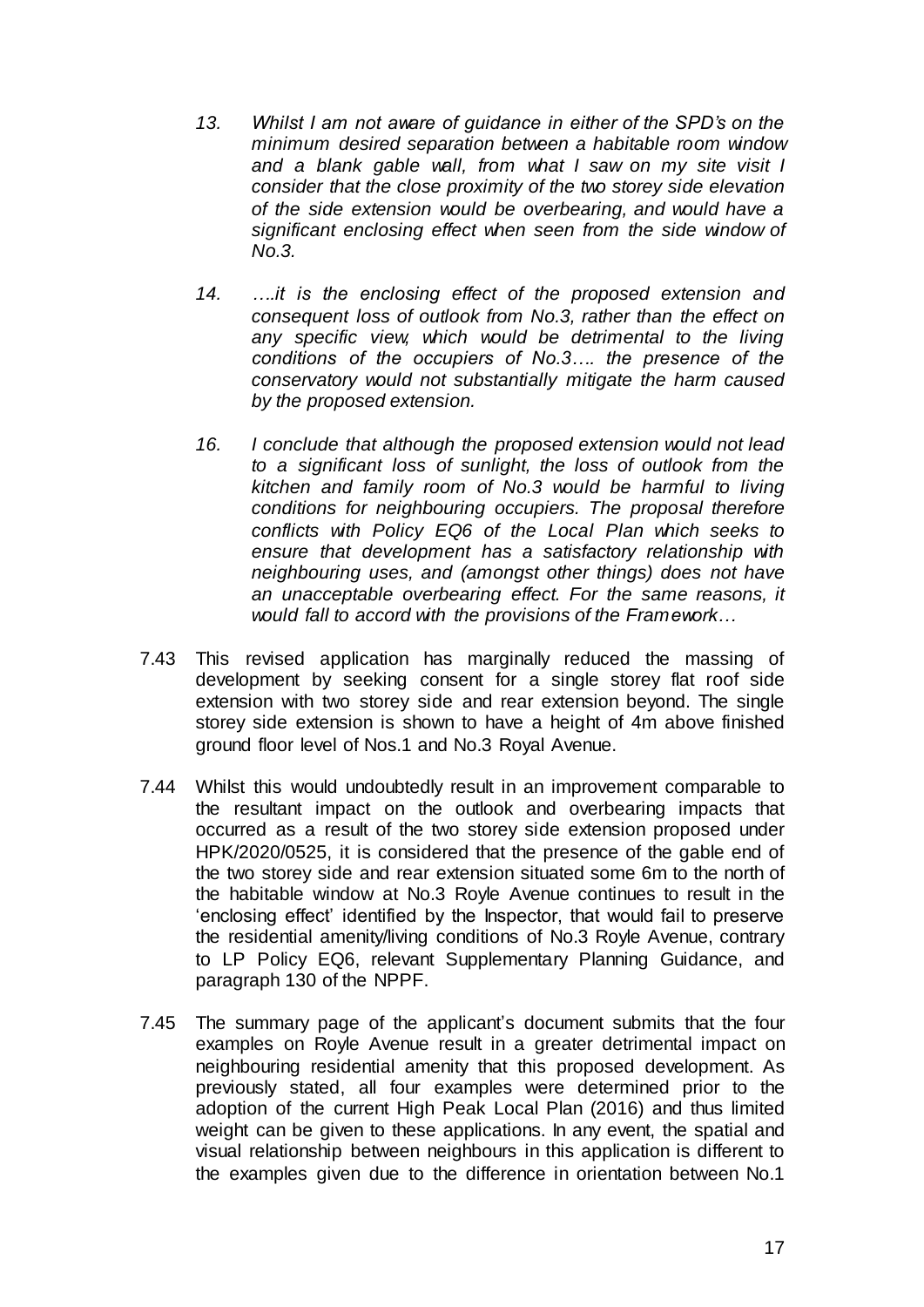and No.3 Royle Avenue. This report (paragraphs 7.37-7.44) makes clear how and why this proposed revised scheme continues to result in adverse harm to the residential amenity of No.3 by way of being overbearing 'enclosing' effect caused by the two storey extensions.

#### **Access, Parking Provision and Highway Safety**

- 7.46 LP Policy CF6 seeks to ensure that development can be safely accessed in a sustainable manner and that all new development is located where it can be satisfactorily accommodated within the existing highway network. Appendix 1 of the Local Plan contains parking guidance for all types of development including residential dwellings.
- 7.47 Paragraph 110 of the NPPF states that in assessing applications for development, it should be ensured that safe and suitable access to the site can be achieved for all users. Paragraph 111 goes on to state that development should only be prevented or refused on highway grounds if there would be an unacceptable impact on highway safety, or the residual cumulative impacts on the road network would be severe.
- 7.48 The site benefits from an existing access and private driveway that extends uphill from the public highway to the front of the existing house. The proposed garage would accord with minimum dimensions for car parking and would provide sufficient off-street parking and turning area to serve the size of the property in line with parking guidelines under Appendix 1 of the NPPF, allowing vehicles to exit the site in a forward gear.
- 7.49 As such, and having regard to comments from the Highways Authority that raise no objections to the proposed development, it is considered that notwithstanding the identified conflict with policies relating to design and residential amenity, the application would comply with LP Policy CF6 and paragraph 110 of the NPPF.

### **Planning balance & Conclusion**

- 7.50 LP Policy S1a reflects the presumption in favour of sustainable development set out within the National Planning Policy Framework (NPPF).
- 7.51 Paragraph 11 of the NPPF sets out the presumption in favour of sustainable development. For decision taking, this means approving development proposals that accord with an up-to-date development plan without delay; or, where there are no relevant development plan policies, or the policies which are most important for determining the application are out-of-date, granting permission, unless:
	- the application of policies in this Framework that protect areas or assets of particular importance provides a clear reason for refusing the development proposed; or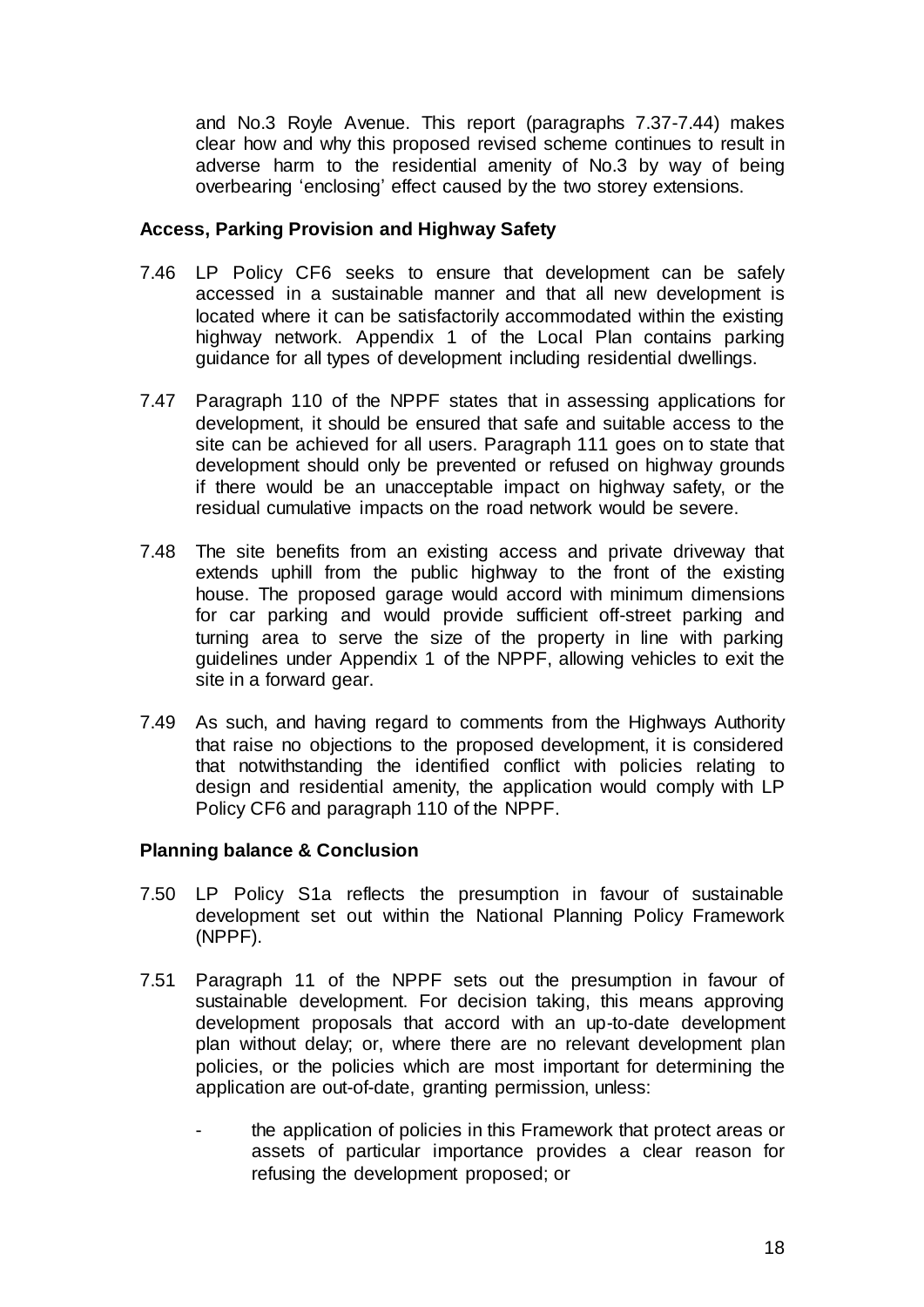- any adverse impacts of doing so would significantly and demonstrably outweigh the benefits, when assessed against the policies in this Framework taken as a whole.
- 7.52 The application seeks consent for a revised application for extensions and alterations to a residential dwelling that lies within the built-up area boundary of Glossop on a site that is not constrained by any sensitive policy designation.
- 7.53 Whilst the general principle of development of extending the dwellinghouse could be supported, the proposed extensions and alterations, revised in light of the recently dismissed appeal, would, by virtue of their excessive scale, height, massing and visual appearance and failure to read as a subordinate and secondary addition comparable to the main dwellinghouse, continue to result in significant harm to the character and appearance of the dwellinghouse and wider street scene, failing to address the first reason for refusal under HPK/2020/0525, upheld by an Inspector, and in direct conflict with Local Plan Policies S1 and EQ6, the High Peak Residential Design Guide SPD, the High Peak Design Guide SPD, and relevant paragraphs under Chapter 12 of the NPPF.
- 7.54 Whilst the relationship between the extensions and the habitable window in the side elevation of No.3 Royle Avenue has somewhat improved, by virtue of a single storey extension replacing the two storey element, it is considered that the presence of a two storey aspect some 6m from the habitable window to the north-east would continue to result in harm to the residential amenity of the neighbouring property contrary to LP Policy EQ6, relevant Supplementary Planning Guidance and paragraph 130 of the NPPF.

#### **8. RECOMMENDATIONS**

- **A. Refuse for the following reasons:**
- **1. The proposed development by virtue of its scale, height, massing and visual appearance would continue to result in a wholly disproportionate addition that continues to dominate and consume the existing dwelling to the extent that the original building cannot be easily read in conjunction with the new addition. The application fails to respect the dominance of the parent building, and coupled with the odd contrived relationship between the single storey flat roof extension and two storey extension behind, fails to read as a subordinate ands secondary addition that results in a dwelling that is poorly designed in itself, contrary to Local Plan Policies S1 and EQ6, the High Peak Residential Design Guide SPD (2005), the High Peak Design Guide (2018) and relevant paragraphs under Chapter 12 of the NPPF**